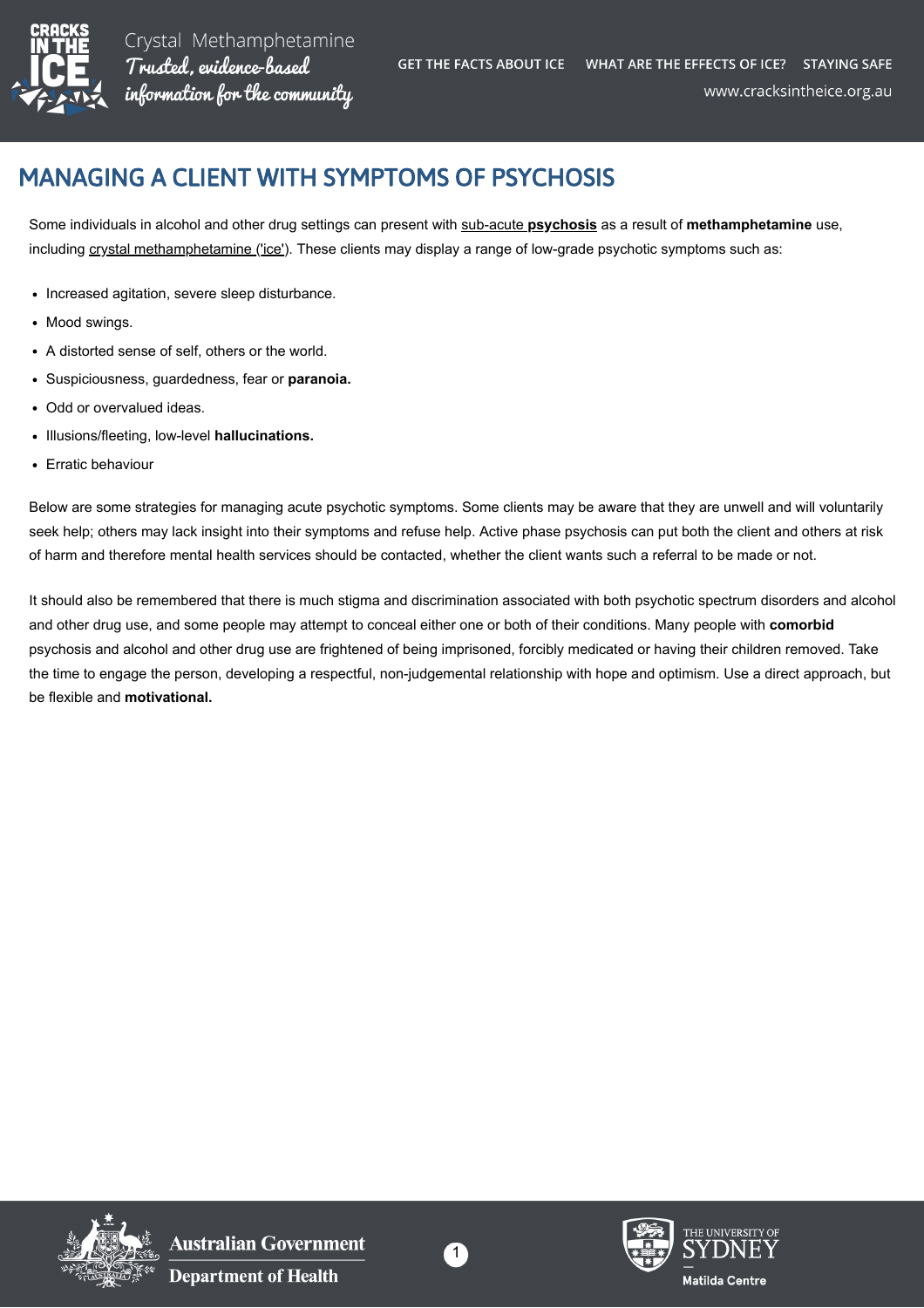

## DO

- $\checkmark$  Ensure the environment is well lit to prevent visual ambiguities.
- ✔ Ensure discussions take place in settings where privacy, confidentiality, and dignity can be maintained.
- $\checkmark$  Try to reduce noise, human traffic or other stimulation within the person's immediate environment (e.g. reduce clutter).
- ✔ Ensure the safety of the client, yourself and others.
- ✔ Allow the person as much personal space as possible.
- $\checkmark$  Be aware of your body language keep your arms by your sides, visible to the client.
- ✔ Ignore strange or embarrassing behaviour if you can, especially if it is not serious.
- ✔ Listen attentively and respectfully.
- ✔ Appear confident, even if you are anxious inside this will increase the client's confidence in your ability to manage the situation.
- ✔ Speak clearly and calmly, asking only one question or giving only one direction at a time.
- ✔ Use a consistently even tone of voice, even if the person becomes aggressive.
- ✔ Limit eye contact as this can imply a personal challenge and might prompt a hostile, protective response.
- ✔ Point out the consequences of the client's behaviour. Be specific.
- $\checkmark$  Ensure both you and the client can access exits if there is only one exit, ensure you are the closest to the exit.
- ✔ Have emergency alarms/mobile phones, and have crisis teams/ police on speed dial.
- ✔ If **psychosis** is severe, arrange transfer to an emergency department for assessment and treatment by calling an ambulance on 000.

## DON'T

- X Get visibly upset or angry with the client.
- ✘ Confuse and increase the client's level of stress by having too many workers attempting to communicate with him/her.
- ✘ Argue with the client's unusual beliefs or agree with or support unusual beliefs it is better to simply say 'I can see you are afraid, how can I help you?
- ✘ Use 'no' language, as it may provoke hostility and aggression. Statements like 'I'm sorry, we're not allowed to do \_\_\_\_\_\_ but I CAN offer you other help, assessment, referral…' may help to calm the client whilst retaining communication
- ✘ Use overly clinical language without clear explanations.
- X Crowd the client or make any sudden movements.
- ✘ Leave dangerous items around that could be used as a weapon or thrown.

Some clients with psychotic disorders may present to treatment when stable on anti-psychotic medication and thus may not be displaying any active symptoms. These clients should be encouraged to take any medication as prescribed, and ensure they receive an adequate diet relavation and cleen because stress can trigger some psychotic symptoms



Australian Government **Department of Health** 



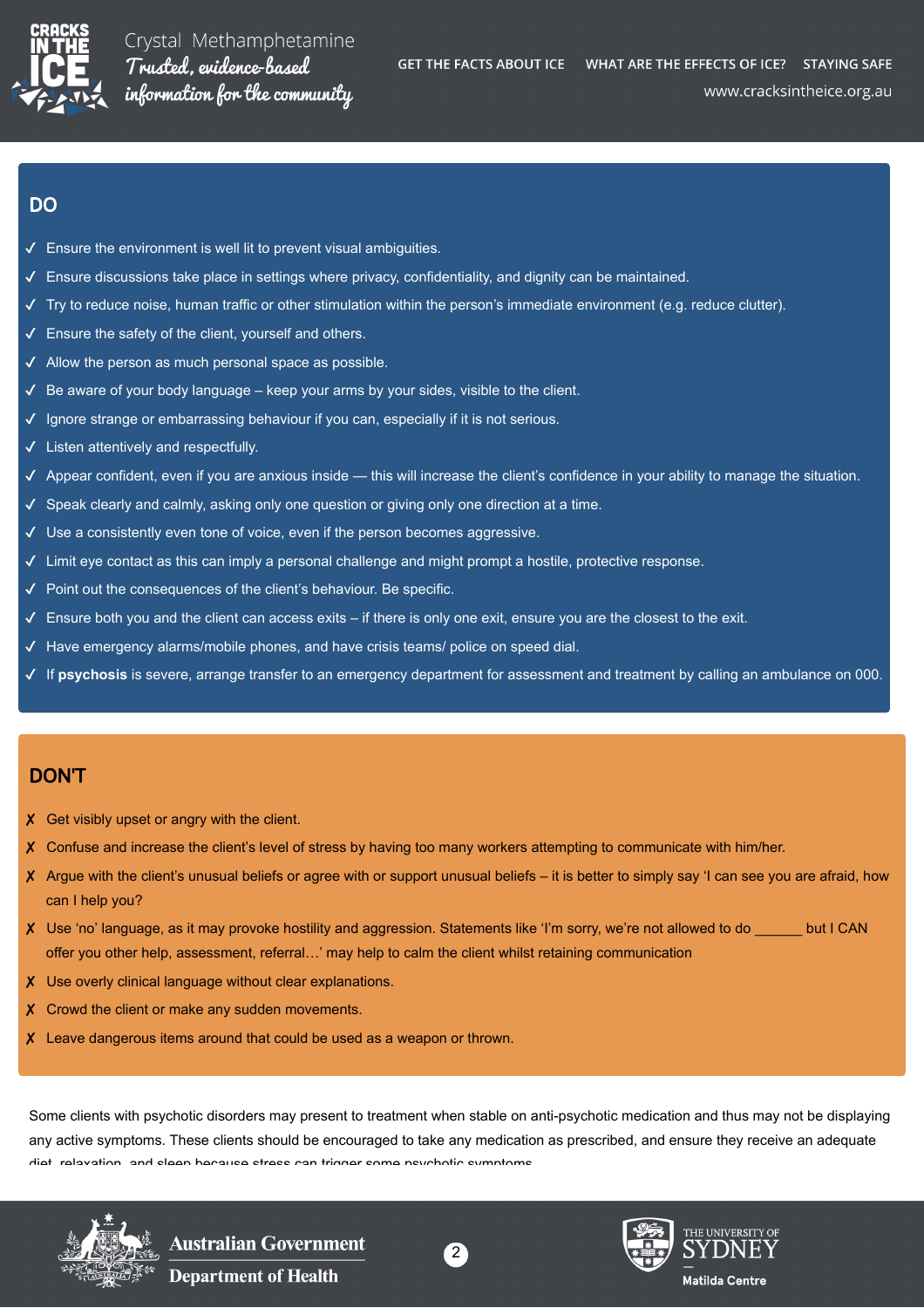

diet, relaxation, and sleep because stress can trigger some psychotic symptoms.

Despite the risk of further psychotic episodes, some people decide to keep using substances that may induce psychosis. In such cases the following strategies may be helpful:

- Educate the client about 'reverse tolerance' (i.e., increased sensitivity to a drug after a period of abstinence) and the increased chance of future psychotic episodes.
- Encourage the client to avoid high doses of drugs and riskier **administration** methods (e.g., injecting in the case of methamphetamine).
- Encourage the client to take regular breaks from using and to avoid using multiple drugs.
- Teach the client to recognise early warning signs that psychotic symptoms might be returning (e.g., feeling more anxious, stressed or fearful than usual, hearing things, seeing things, feeling 'strange'), and encourage them to immediately stop drug use and seek help to reduce the risk of a full-blown episode.
- Inform the client that the use of AOD can make prescribed medications for psychosis ineffective.

Social stressors can be an added pressure for clients with psychotic conditions and the client may require assistance with a range of other services including accommodation, finances, legal problems, child care, or social support. With the client's consent, it can be helpful to consult with the person's family or carers, and provide them with details of other services that can assist in these areas. Family members and carers may also require reassurance, education, and support.



Information on this page has been adapted from the Guidelines on the management of co-occurring alcohol and other drug and mental health conditions in alcohol and other drug treatment settings (2nd edition).

**Developers:** Marel C, Mills KL, Kingston R, Gournay K, Deady M, Kay-Lambkin F, Baker A, Teesson M. (2016). B6: Managing symptoms of psychosis. In Guidelines on the management of co-occurring alcohol and other drug and mental health conditions in alcohol and other drug treatment settings (2nd edition), pp. 116-118. Sydney, Australia: Centre of Research Excellence in Mental Health and Substance Use, National Drug and Alcohol Research Centre, University of New South Wales. The Guidelines were funded by the Australian



**Australian Government Department of Health**